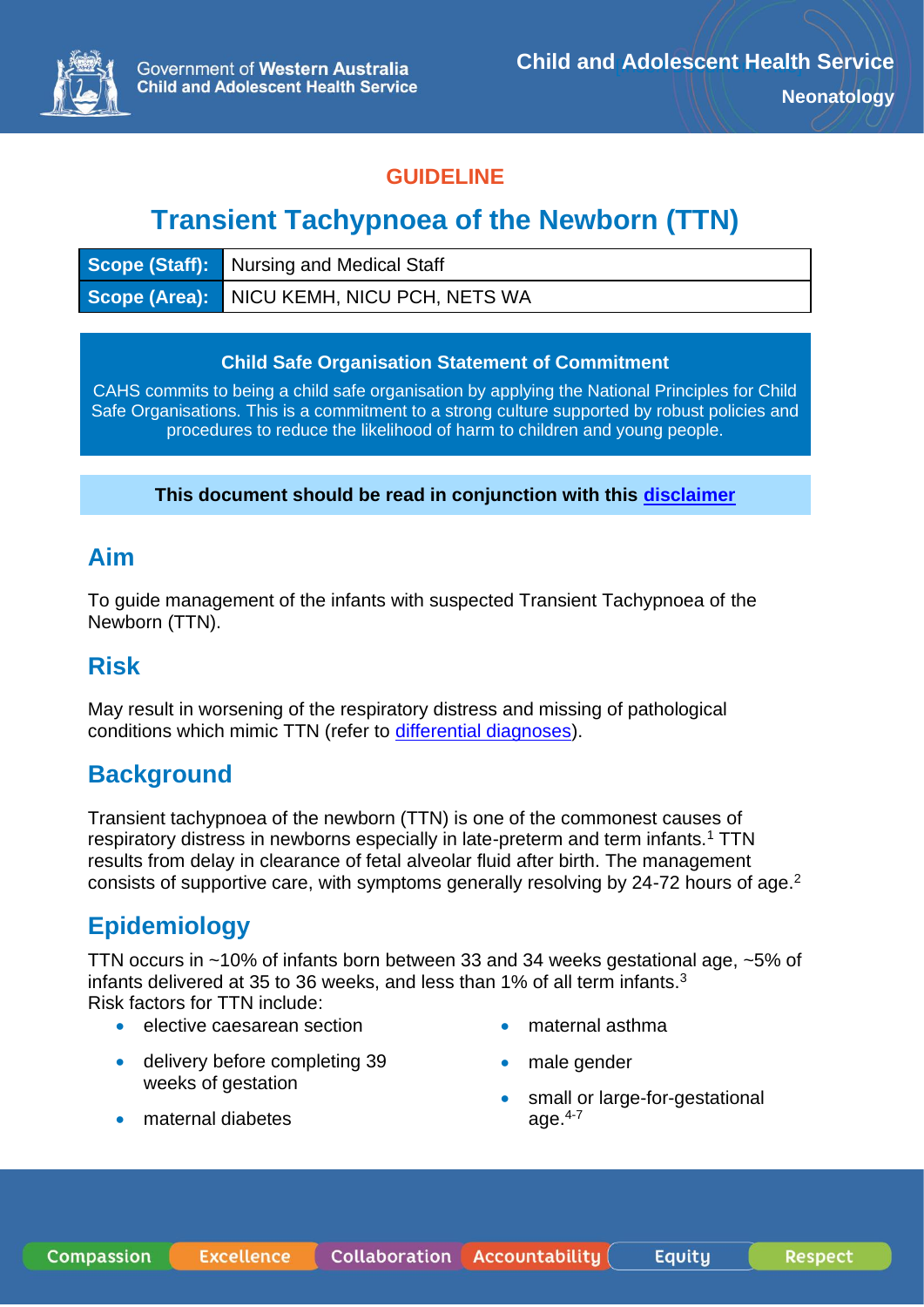# **Pathophysiology**

Fetal lung fluid is essential for normal lung development and is secreted by lung epithelium. A few days prior to the onset of labour, lung fluid production decreases. During labour, maternal epinephrine and glucocorticoids stimulate absorption of alveolar fluid through activation of an amiloride-sensitive epithelial sodium channel.<sup>8,9</sup> "Vaginal squeeze" only accounts for a fraction of the fluid absorption. TTN results from disturbance in the mechanisms responsible for fetal lung fluid clearance.<sup>8</sup>

## **Clinical Presentation**

- First hours of life with respiratory distress in late-preterm or full-term infants
- Tachypnoea; Recession/retraction/nasal flaring, grunting.
- Cyanosis which appears to resolve with < 40% oxygen.
- Barrel chest (symmetric hyperinflation) in some infants.

## <span id="page-1-0"></span>**Differential diagnosis**

TTN is a diagnosis of exclusion. Many infants experience tachypnoea and mild respiratory distress for a short period of time (two to four hours) after birth which is often referred as "transitional delay" or "non-specific respiratory distress".<sup>10</sup>

Respiratory distress due to TTN resolves by 72 hours in most of the cases. If respiratory distress persists beyond 3-5 days, alternative diagnosis is more likely. Thus, TTN is a retrospective diagnosis.

Differential diagnoses of TTN include:

- respiratory distress syndrome
- pneumonia
- meconium aspiration syndrome
- pneumothorax
- tachypnoea resulting from central nervous system irritation or metabolic acidosis
- inborn errors of metabolism
- and congenital lung and heart malformations.<sup>9</sup>

## **Investigations**

- Baseline observations including pulse-oximetry (Refer to Monitoring and [Observation Frequency](https://www.cahs.health.wa.gov.au/~/media/HSPs/CAHS/Documents/Health-Professionals/Neonatology-guidelines/Monitoring-and-Observation-Frequency.pdf?thn=0) guideline).
- Blood gas (to look for respiratory acidosis) and glucose level.
- Chest X-ray (AP and Lateral): Prominent ill-defined central markings suggestive of vascular engorgement radiating out from hilum, prominence of interlobar fissures (fluid), small pleural effusions, mild hyperinflation, enlarged cardiac silhouette. Chest X-ray may be delayed for 4-6 hours as a proportion of the infants with provisional diagnosis of TTN would improve in 4-6 hours<sup>10</sup> and may not require chest X-ray.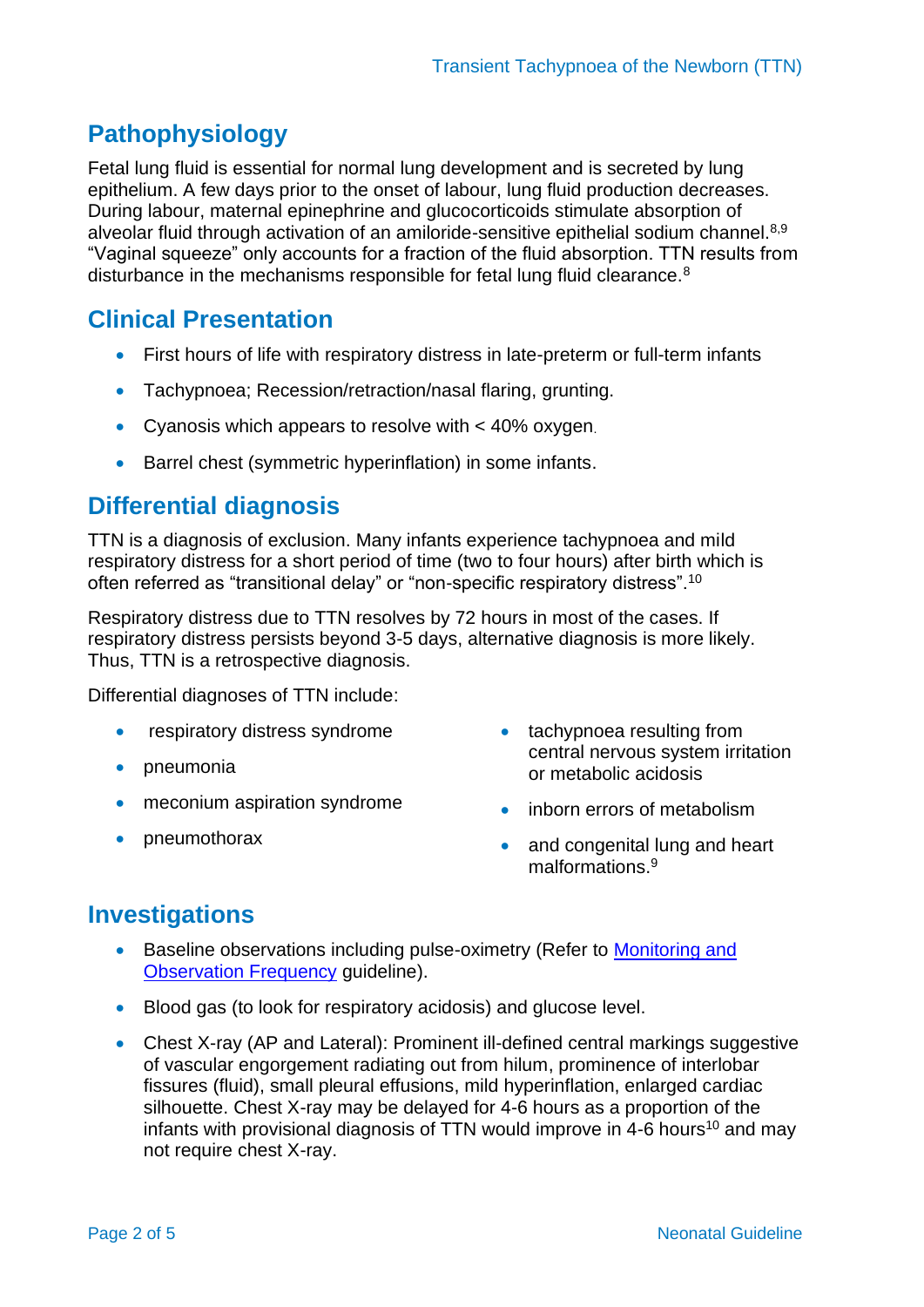- Septic screen
- ECG/echocardiography if suspecting Congenital Heart Disease.

#### **Management**

TTN generally follows a benign course. Management principles include supportive treatment and careful evaluation/exclusion of more serious conditions.<sup>11, 12</sup>

- Provide respiratory support (CPAP with or without supplemental oxygen; Refer to [Continuous Positive Airway Pressure](https://www.cahs.health.wa.gov.au/~/media/HSPs/CAHS/Documents/Health-Professionals/Neonatology-guidelines/Continuous-Positive-Airway-Pressure-CPAP.pdf?thn=0) guideline for further details) if required to maintain normal pulse-oximetry saturations (refer to [Monitoring](https://www.cahs.health.wa.gov.au/~/media/HSPs/CAHS/Documents/Health-Professionals/Neonatology-guidelines/Monitoring-and-Observation-Frequency.pdf?thn=0) and [Observation Frequency](https://www.cahs.health.wa.gov.au/~/media/HSPs/CAHS/Documents/Health-Professionals/Neonatology-guidelines/Monitoring-and-Observation-Frequency.pdf?thn=0) guideline) and to prevent respiratory acidosis. Invasive mechanical ventilation is usually not required. Infants who are grunting after birth with normal pulse-oximetry saturations can be managed for a short time without CPAP after discussion with senior registrar or consultant.
- Use sepsis quideline to assess need for antibiotics [\(Sepsis Calculator –](https://www.cahs.health.wa.gov.au/~/media/HSPs/CAHS/Documents/Health-Professionals/Neonatology-guidelines/Sepsis-Calculator.pdf?thn=0) [Assessment of early-onset sepsis in infants >35 weeks gestation\)](https://www.cahs.health.wa.gov.au/~/media/HSPs/CAHS/Documents/Health-Professionals/Neonatology-guidelines/Sepsis-Calculator.pdf?thn=0), if baby is stable with equivocal signs (tachypnoea or grunting alone) for up to 4 hours can be managed in low risk babies without antibiotic cover.
	- o If baby is deemed unwell then antibiotics should be started.
- Commence feeds as soon as infant can tolerate them. Promote breast feeding and if ready for discharge to postnatal wards then can have first breast feed on the postnatal ward if physiologically stable with no risk factors for hypoglycaemia (i.e. maternal diabetes, IUGR, Preterm, Asphyxia).

#### **Clinical deterioration pathway:**

Also review [Recognising and Responding to Clinical Deterioration](https://www.cahs.health.wa.gov.au/~/media/HSPs/CAHS/Documents/Health-Professionals/Neonatology-guidelines/Recognising-and-Responding-to-Clinical-Deterioration.pdf?thn=0) guideline.

Reconsider the diagnosis of TTN if infant

- is systemically ill
- requires  $FiO<sub>2</sub> > 40%$
- needs ventilation
- or signs persist for more than 72 hours.

#### **Related CAHS internal policies, procedures and guidelines**

Neonatology Clinical Guidelines

- [Continuous Positive Airway Pressure \(CPAP\)](https://www.cahs.health.wa.gov.au/~/media/HSPs/CAHS/Documents/Health-Professionals/Neonatology-guidelines/Continuous-Positive-Airway-Pressure-CPAP.pdf?thn=0)
- [Monitoring and Observation Frequency](https://www.cahs.health.wa.gov.au/~/media/HSPs/CAHS/Documents/Health-Professionals/Neonatology-guidelines/Monitoring-and-Observation-Frequency.pdf?thn=0)
- [Recognising and Responding to Clinical Deterioration](https://www.cahs.health.wa.gov.au/~/media/HSPs/CAHS/Documents/Health-Professionals/Neonatology-guidelines/Recognising-and-Responding-to-Clinical-Deterioration.pdf?thn=0)
- [Sepsis Calculator: Assessment of early-onset sepsis in infants >35 weeks](https://www.cahs.health.wa.gov.au/~/media/HSPs/CAHS/Documents/Health-Professionals/Neonatology-guidelines/Sepsis-Calculator.pdf?thn=0)  [gestation](https://www.cahs.health.wa.gov.au/~/media/HSPs/CAHS/Documents/Health-Professionals/Neonatology-guidelines/Sepsis-Calculator.pdf?thn=0)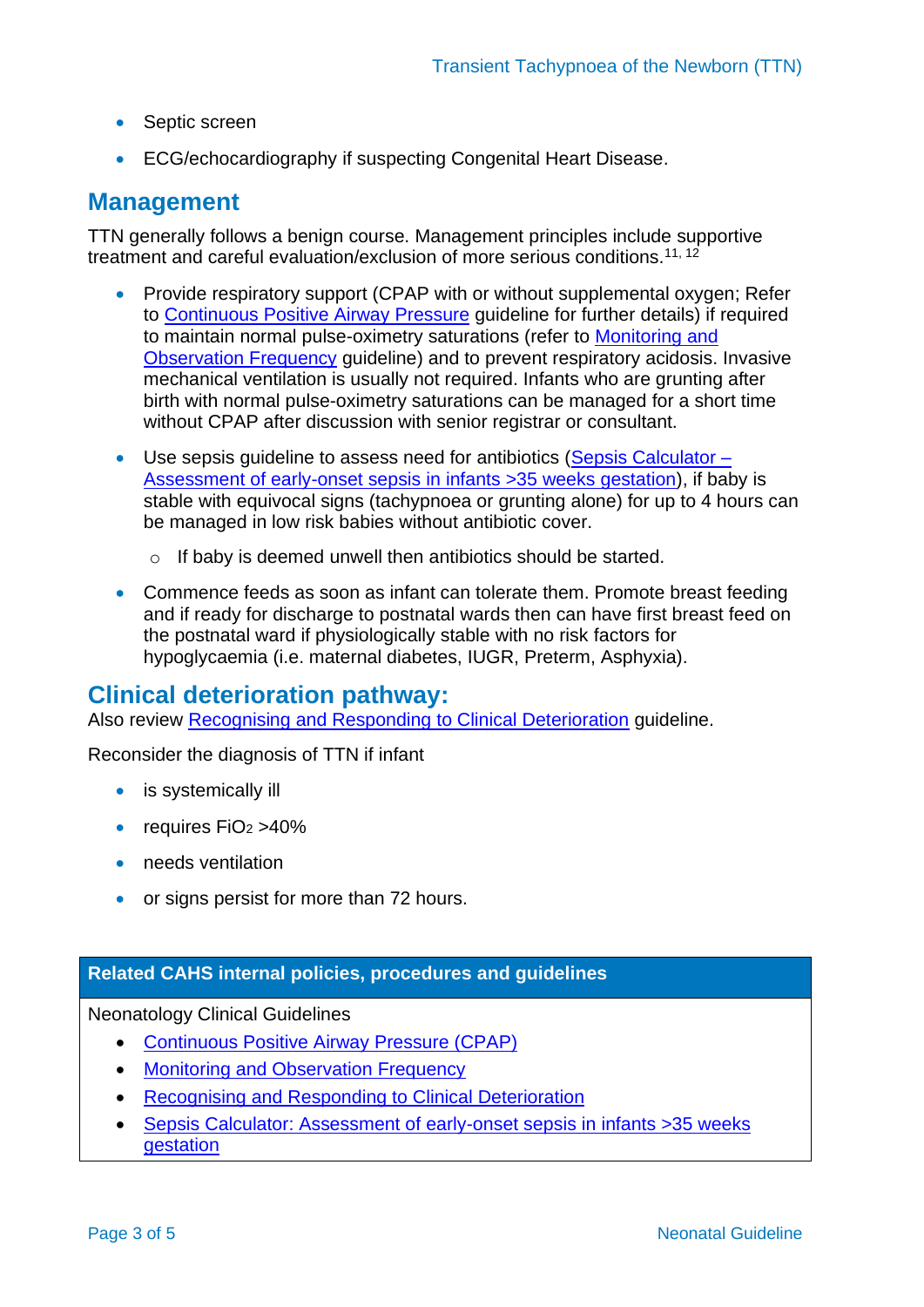#### **References**

- 1. Kumar A, Bhat BV. Epidemiology of respiratory distress of newborn. Indian J Pediatr. 1996;63(1):93-8.
- 2. Hagen E, Chu A, Lew C. Transient tachypnea of the newborn. Neoreviews. 2017;18:e141 e148.
- 3. Raju TN, Higgins RD, Stark AR, Leveno KJ. Optimizing care and outcome for late-preterm (near-term) infants: a summary of the workshop sponsored by the National Institute of Child Health and Human Development. Pediatrics 2006;118(3):1207-14.
- 4. Rawlings JS, Smith FR. Transient tachypnea of the newborn. Am J Dis Child. 1984;138:869-871.
- 5. Demissie K, Marcella SW, Breckenridge MB, Rhoads GG. Maternal asthma and transient tachypnea of the newborn. Pediatrics 1998;102:84-90.
- 6. Riskin A, Abend-Weinger M, Riskin-Mashiah S, Kugelman A, Bader D. Cesarean section, gestational age, and transient tachypnea of the newborn: timing is the key. Am J Perinatol. 2005;22(7):377-82.
- 7. Hansen AK, Wisborg K, Uldbjerg N, Henriksen TB. Risk of respiratory morbidity in term infants delivered by elective caesarean section: cohort study. BMJ. 2008;336:85-87.
- 8. Jain L, Eaton DC. Physiology of fetal lung fluid clearance and the effect of labor. Semin Perinatol. 2006;30:34-43.
- 9. Hagen E, Chu A, Lew C. Transient tachypnea of the newborn. NeoReviews 2017;18(3):e141-e148.
- 10. Guglani L, Lakshminrusimha S. Transient tachypnea of the newborn. Pediatr in Review 2008;29(11):c59-c65.
- 11. Buchiboyina A, Jasani B, Deshmukh M, Patole S. Strategies for managing transient tachypnoea of the newborn – a systematic review. J Matern Fetal Neonatal Med. 2017;30(13):1524-32
- 12. Bruschettini M, Hassan KO, Romantsik O, Banzi R, Calevo MG, Moresco L. Interventions for the management of transient tachypnoea of the newborn – an overview of systematic reviews. Cochrane Database Syst Rev. 2022, Issue 2. Art No: CD013563